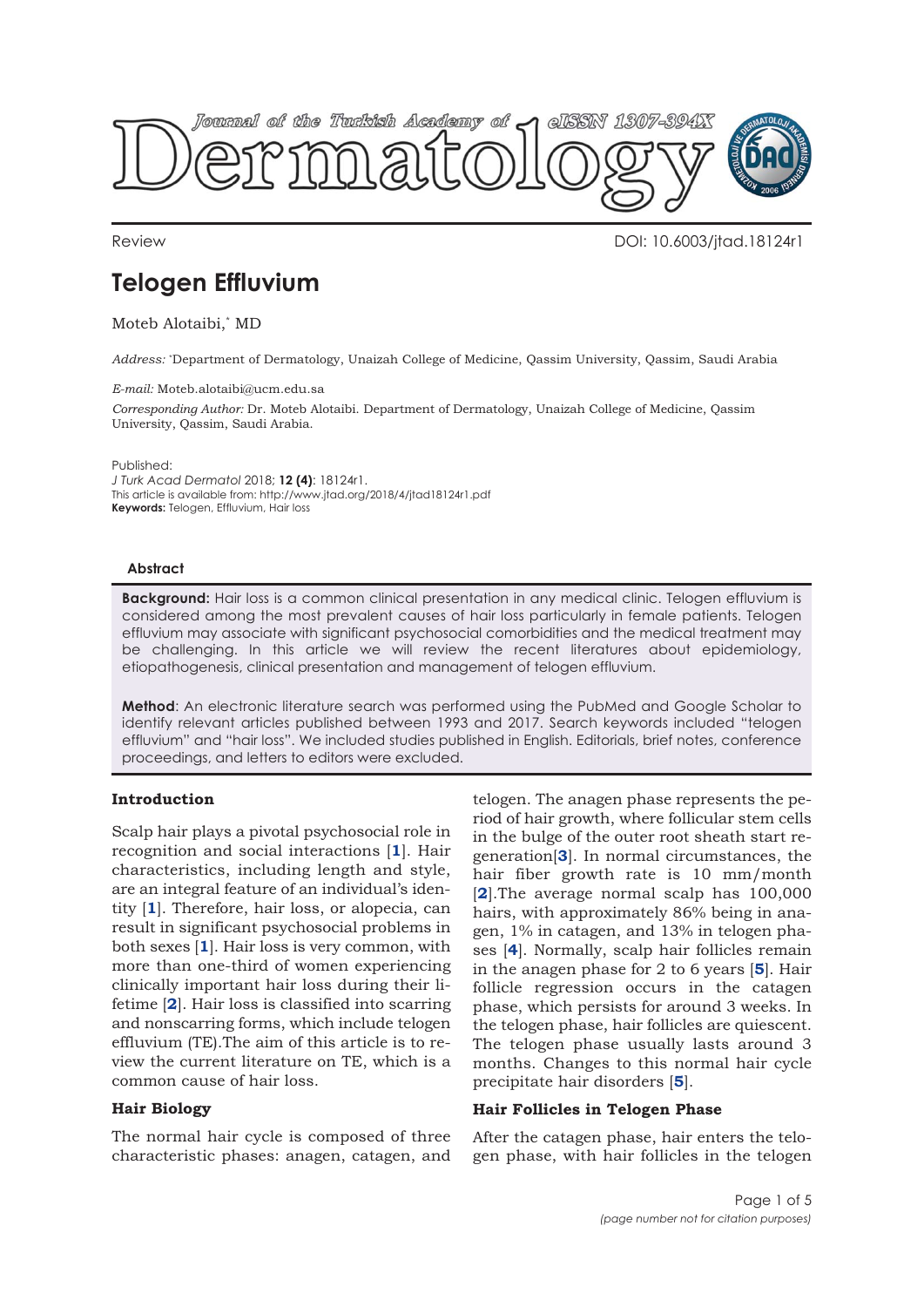phase located in the upper part of the dermal layer. They appear as small fingers of resting epithelial cells above a cluster of papilla fibroblasts [**6**]. The transition from the telogen to anagen phase takes place when basal stem cells reside in the bulge of the outer root sheath of the hair follicle in the telogen phase are stimulated to regenerate a new hair fiber [**3**]. The duration of the telogen phase is associated with hair disorders, with longer durations linked to a higher risk of clubbed hairs shedding, leading to alopecia [**5**]. When hair follicles fail to start a new anagen phase, old shed fibers are not replaced. The aforementioned is found in cases of both androgenetic alopecia and TE and is the most common mech anism underlying alopecia affecting the scalp [**5**]. As hair in the telogen phase is located in the upper part of the dermis, it can be pulled out easily. A healthy scalp sheds about 100 telogen-phase hairs daily [**2**].

#### **Definition**

TE was first described by Kligman in 1961 asnonscarring, diffuse, hair loss from the scalp that occurs around 3 months after a triggering event and is usually self-limiting, lasting for about 6 months [**7**].This hair disorder results from an acute transition of large numbers of scalp hairs in the anagen phase to hairs in the telogen phase. As a result, the normal ratio of hairs in the anagen to telogen phase is altered [**2**].

#### **Epidemiology**

The prevalence of TE is largely unknown [**4**].TE can affect either sex and start at any age, but it affects women more often than men because of hormonal changes [**4**]. In addition, women usually seek medical advice more often than men for hair-related problems [**4**]. Chronic TE has been reported mainly in women [**8**]. Fatani et al. reported an incidence of TE of 1.74% among females in Saudi Arabia [**9**]. Nnoruka et al. reported an incidence of 9.7% among children in South-East Nigeria [**10**].

## **Etiopathogenesis**

In a healthy scalp, the ratio of hair follicles in the anagen to telogen phase is 90:10. In someone with temporary hair loss (TE), this ratio shifts to 70% in the anagen phase and 30% in the telogen phase, with daily shedding of up to 300 hairs [**2**].In cases of TE, there is

no scar formation at the level of hair follicles [**7**]. Regarding the mechanism of hair shedding,Headington proposed five separate functional types of TE: [**1**] immediate anagen release, [**2**] delayed anagen release, [**3**] short anagen phase,[**4**] immediate telogen release, and [**5**] delayed telogen release [**11**]. Three of these types are related to events taking place in the anagen phase, and the other two types are related to the telogen phase.

# **Headington's Classification of Functional types of TE**

# **Immediate Anagen Release**

In this common form of TE, hair shedding occurs rapidly, usually over a period of 3 to 5 weeks. After being stimulated by a potential trigger, hair follicles in the anagen phase shift prematurely into the telogen phase. According to Headington, the premature shift from the anagen phase to the telogen phase is probably induced by exposure to drugs or physiological stress, such as a high fever [**11**].

# **Delayed Anagen Release**

In this form of TE, some follicles remain in the anagen phase for a longer than normal duration. When these follicles are released from the anagen phase, increased shedding of scalp hair occurs [**11**]. Most cases of postpartum hair loss are due to delayed anagen release [**11**]. In these cases, withdrawal of circulating placental estrogen prolongs the anagen phase during pregnancy, leading all hair in the anagen phase to enter the catagen phase at the same time [**7**].

#### **Short Anagen Phase**

Idiopathic shortening of the anagen phase, known as short anagen syndrome, may lead to resistant TE, without hair shaft abnormalities [**11**]. It occurs in the presence of various disorders, such as hereditary hypotrichosis and ectodermal dysplasia, as well as an isolated disorder in otherwise healthy children [**7**].

#### **Immediate Telogen Release**

This form of TE is characterized by shortening of the telogen phase and early commencement of the anagen phase in response to extrinsic signals. Drugs, such as topical minoxidil, can induce immediate induction of the telogen phase. This paradoxical pheno-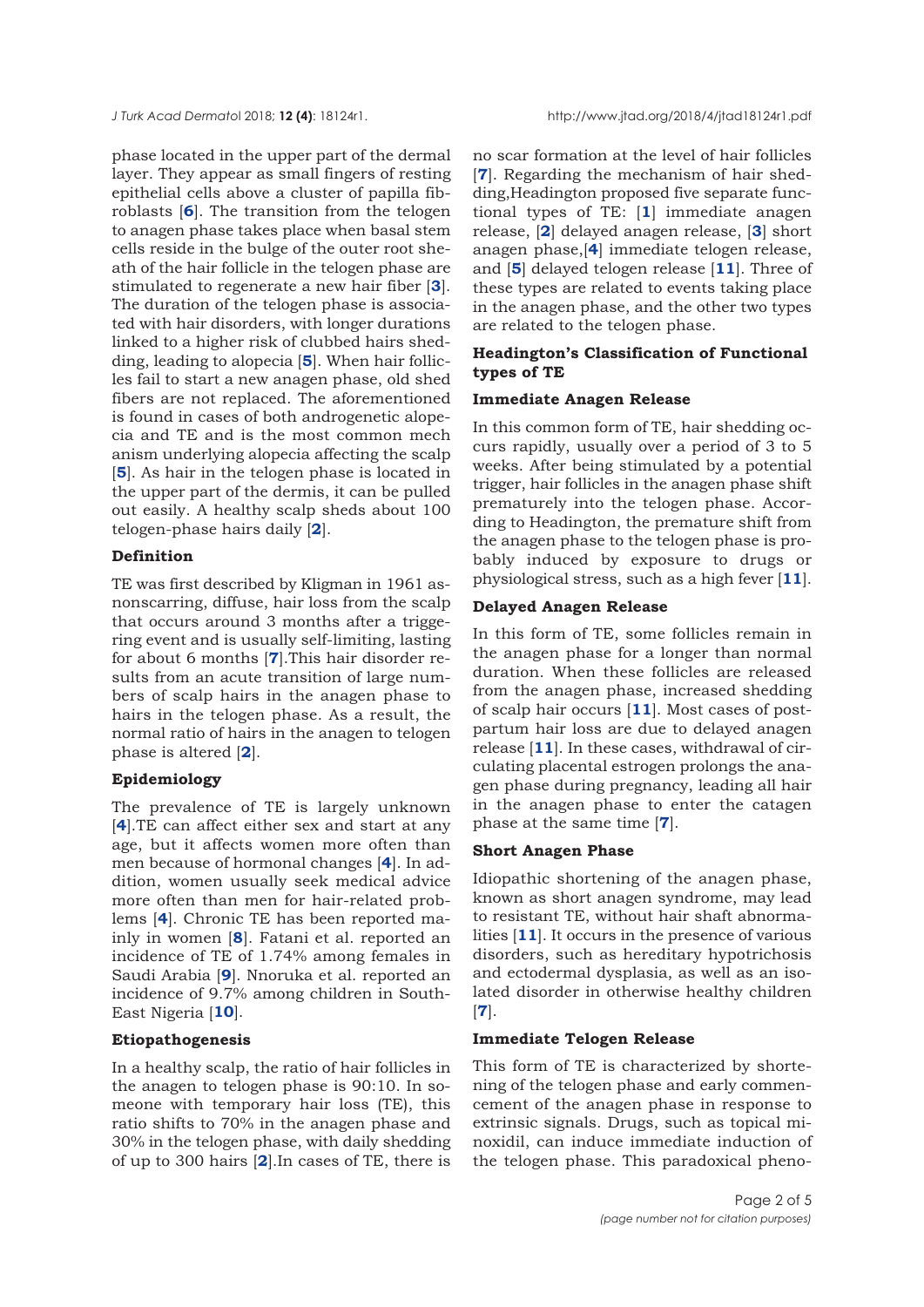menon occurs because stimulation of the anagen phase results in shedding of resting hair [**7**,**11**].

#### **Delayed Telogen Release**

Delayed telogen release underlies mottling in mammals and probably also seasonal shedding of hair in humans or cases of mild TE that occur following travel from a low-daylight to high-daylight environment hair [**7**,**11**].

## **Rebora's Classification of TE**

Rebora proposed a novel classification of TE to simplify Headington's classification syst em [**12**]. Rebora identified three pathological types of TE: [**1**] premature teloptosis, [**2**] collective teloptosis, and [**3**] premature entry into the telogen phase [**12**].

# **PRole of İron Deficiency and Thyroid Hormone in TE**

Iron is a significant cofactor in cells' DNA synthesis, and iron deficiency decreases the capacity of cell proliferation in the hair matrix, predisposing individuals to TE [**7**]. Hyp othyroidism can inhibit cell proliferation, induce the catagen phase, and delay the start of a new anagen phase. The pathogenesis of hair loss in hyperthyroidism is unknown [**7**].

## **The Role of Vitamin D Levels in TE**

There is no solid evidence about the role of vitamin D in TE. Karadağ et al. reported that patients with TE had higher serum levels of 25-hydroxyvitamin D compared with those of control subjects, whereas serum levels of 1,25-dihydroxyvitamin D were comparable with those of the control group[**13**]. In contrast, Rasheed et al. compared serum 25 hydroxyvitamin D levels in female patients with chronic TE and healthy controls and found that the patients had significantly lower serum25-hydroxyvitamin D levels in comparison with those of the control gro up [14]. Nayak et al. presented similar results [14]. In the presence of these contradictory results, further studies are needed to examine the role of vitamin D levels in both acute and chronic TE.

#### **Clinical Presentations of TE**

#### **Acute TE**

Acute TE refers to abrupt onset of scalp hair shedding, which takes place 2–3 months after exposure to a potential trigger [**15**]. In about

33% of acute TE cases, there is no identifiable trigger [**15**]. Immediate anagen release is the most common underlying mechanism of hair loss[4]. Affected patients commonly complain of increased hair loss during hair washing or combing. Patients with acute TE may show different degrees of anxiety and disquiet at the prospect of total baldness [**4**]. On clinical examination of the scalp, there is a diffuse scalp hair loss; few patients may show bitemporal hair recession [**4**]. Hair loss usually does not exceed more than 50% of the scalp hair [**7**]. The scalp skin appears normal, with no signs of inflammation or evidence of miniaturization [**4**]. A trichogram may show an increased percentage of hairs in the telogen phase(more than25%) [**15**]. A hair pull test in acute TE is usually positive for hairs in the telogen phase at sites of the vertex and hair margins. However, a negative hair pull test does not exclude this disorder [**15**]. In 95% of cases of acute TE, the patient shows some improvement within a few months, but persistent and episodic hair shedding may continue in some patients [**4**]. It important to consider that cases of prolonged acute TE may signify early androgenetic alopecia or diffuse alopecia areata [**4**]. Potential underlying triggers that may predispose patients to acute TE include: high fever, surgery, hospitalization, hemorrhage, emotional stress changes in medication, crash-diets, postpartum (telogen gravidarum), contact allergic dermatitis, idiopathic (up to 33% cases) [**4**].

#### **Chronic TE**

Chronic TE is an idiopathic, self-limiting condition, which is characterized by increased shedding of hairs in the telogen phase for at least 6 months but with no widening of the central part line of scalp hair and no miniaturization of hair follicles on a scalp biop sy [**15**].Patients usually present with excessive and diffuse shedding of scalp hair in a fluctuating course over several yea rs [**15**].Chronic TE may be a consequence of any of the aforementioned functional types of TE, with shortening of the anagen phase the most commonly involved mechanism [**4**]. Although there is no identifiable triggering agent in the majority of cases, chronic TE may be induced by acute TE [**15**]. Chronic TE affects middleaged women, who usually present with a diffuse decrease of scalp hair length and volume [**4**]. In the clinical examination, the hair ap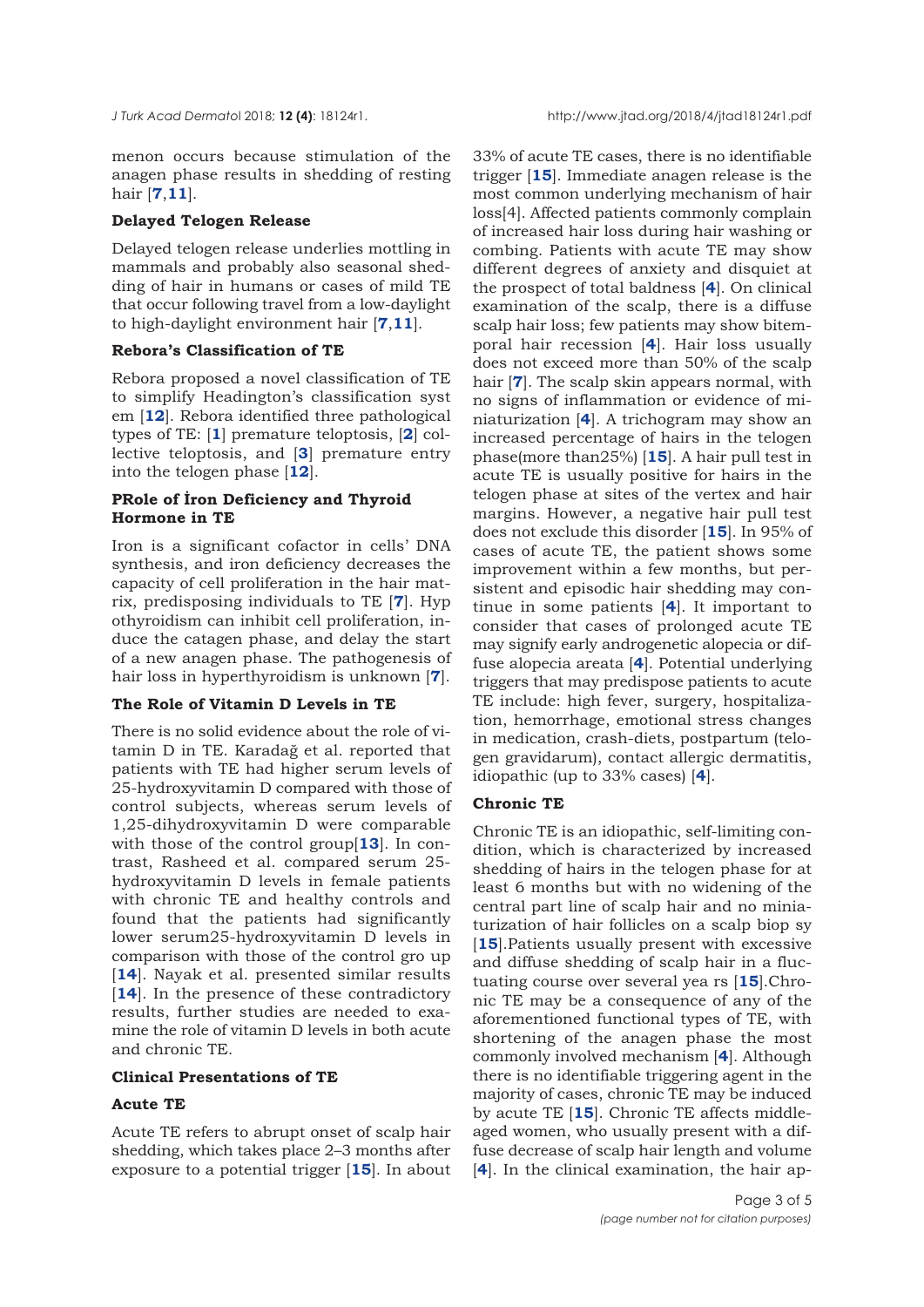pears normal in thickness, with short hairs in the frontal and bitemporal areas [**4**]. Some patients may show marked bitemporal recession, and a hair pull test is usually positive [**4**]. A negative hair pull test does not exclude a diagnosis of chronic TE [**15**]. Before reaching a diagnosis of chronic TE, a thorough history taking and clinical examination should be undertaken to rule out other causes of hair loss, such as androgenetic alopecia [**15**]. Routine work-up should include a complete blood count, serum ferritin and thyroid function tests [**4**]. Syphilis serology, antinuclear antibody titer, serum zinc levels, and other investigations may be performed, if indicated by findings of the me dical history taking and clinical examination [**4**].

## **Chronic Diffuse Telogen Hair Loss**

Chronic diffuse telogen hair loss refers to telogen hair shedding of longer than 6 months in response to organic causes [**4**]. To be a true cause of chronic diffuse telogen hair loss, the relationship between the trigger and TE should be reversible and reproducible [**4**,**15**]. The diagnosis of chronic diffuse telogen hair loss requires exclusion of other possible diagnoses, such as androgenetic alo pecia, reversal of TE following correction of causative factor, and relapse on rechallenge [**4**]. Causes of chronic diffuse telogen hair loss include thyroid disorders, iron deficiency anemia, acrodermatitis enteropathica, malnutrition, advanced malignancy, hodgkin's disease, sen ility, systemic lupus erythematosus, dermatomyositis, secondary syphilis and medications including cytotoxic drug, antithyroid agents, anticonvulsants, anticoagulants, antihypertensives [**4**,**15**].

## **Psychosocial İmpact**

Hadshiew et al. suggested that there was a mutual connection between psycho-emotional stress and hair loss [**16**]. They proposed that acute or chronic stress may be the primary inducer of TE, whereas stress may be a secondary problem in response to existing hair loss. They suggested that such stress could aggravate the problem of hair loss and induce a self-perpetuating vicious circle.

#### **Diagnostic Approach**

Although patients with TE may have sympt oms that point to underlying diseases, they are usually asymptomatic. Patients should be asked to recall any potential trigger that occurred 2–3months before the onset of hair loss. To identify potential triggers, it is crucial to question patients about any medical history of systemic diseases and drug use. A clinical examination of the scalp typically shows uniform hair thinning on normal skin. The presence of scaling, signs of inflammation, altered or uneven hair distribution, or changes in hair shaft's characters may suggest other diagnoses [**4**]. Laboratory investigations are indicated if the history and clinical examination are suggestive of underlying disorders, such as iron deficiency anemia, zinc deficiency, renal disease, liver disease, or thyroid disease [**15**]. Trichodynia, which refers to pain, discomfort, and or paresthesia in the skin of the scalp or the hair, has been reported to be associated exclusively with the presence of active TE [**4**].

## **Treatment**

TE is usually self-limited, and treatment includes removing the underlying trigger and reassuring the patient that the condition will usually resolve within 2–6 months [**17**]. Cosmetically significant hair regrowth can take 12–18 months from the time of the removal of the trigger[**7**].In patients with TE, psychological counseling is important to address underlying anxiety or depression [**15**]. Presently, there is no Food and Drug Administration (FDA) approved treatment for TE. There is no consensus on the level of serum ferritin that can be considered a nutritional deficiency and hair loss trigger [**7**]. Some experts suggest that the serum ferritin level should be maintained above 40ng/dl, whereas others propose a level of 70ng/dl [**4**,**7**]. Hair loss secondary to detectable deficiencies, such as a low zinc level, may be corrected by replacement therapy [**7**]. Supplements in the form of multivitamins are not approved for the treatment of TE. Topical minoxidil may be helpful because of its effect on prolonging the anagen phase [**7**]. There is no cr edible evidence to support a role of ant ioxidants or other supplements, such as biotin, in the treatment of TE [**4**]. Although research suggested that green tea containing polyphenolic compounds improved patchy hair loss in mice, no controlled studies of its effects are available in humans [**4**]. A retrospective study investigated the treatment of chronic telogen effluvium with oral minoxidil sugges-